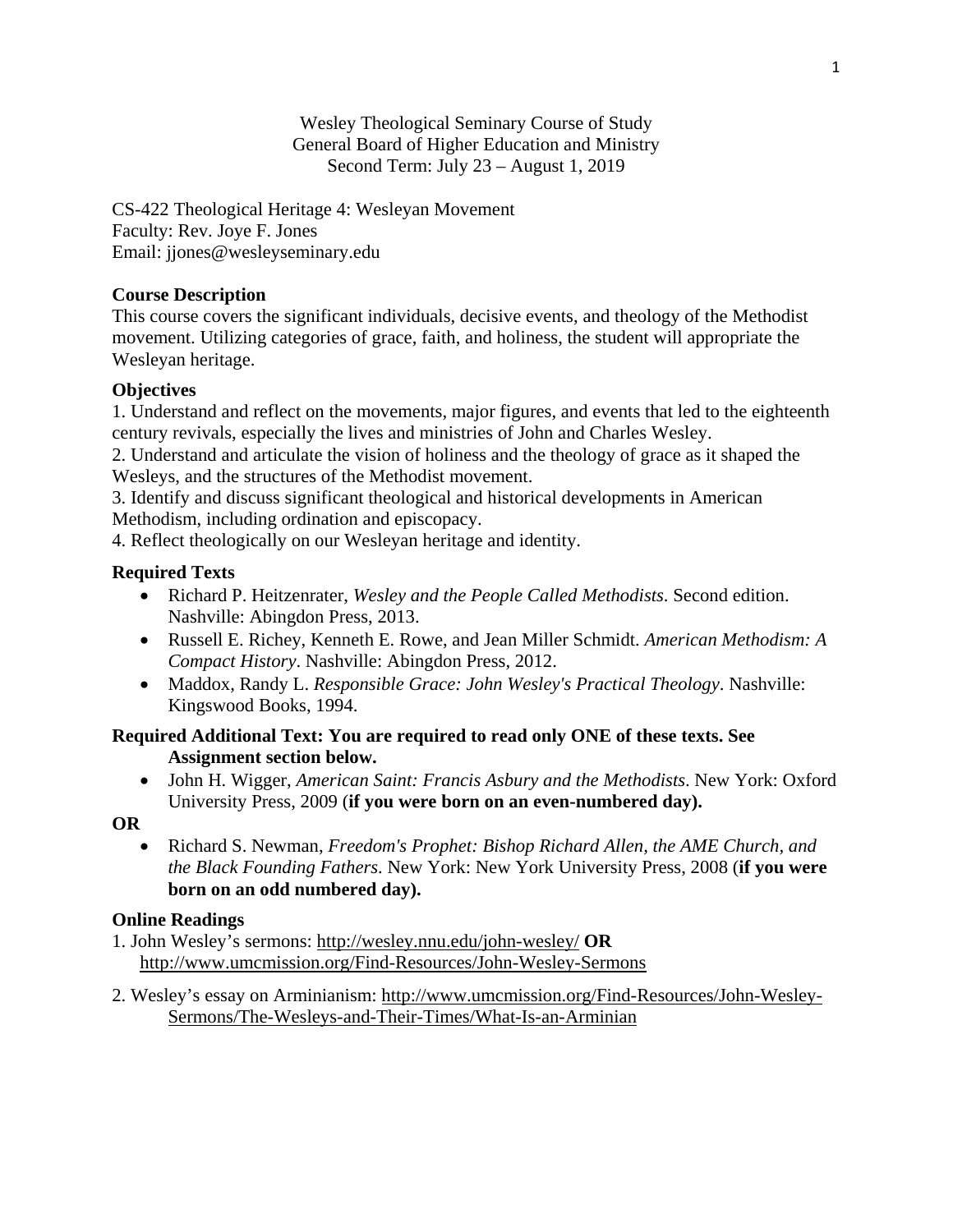#### **Additional Resources you may find helpful. These are NOT required.**

- Campbell, Ted. A. *Methodist Doctrine: The Essentials (Revised Edition).* Nashville: Abingdon Press, 2011.
- Langford, Thomas A. *Practical Divinity: Theology in the Wesleyan Tradition (Revised Edition), Vol. 1.* Nashville: Abingdon Press, 1983.
- Wigger, John H. *Taking Heaven by Storm: Methodism and the Rise of Popular Christianity in America*. New York: Oxford University Press, 1998.

#### **ASSIGNMENTS**

#### **Readings Journal**

Keep a journal with notes on all the readings for this course. As you read and take notes, reflect on how you could apply your insights from the readings to aspects of your ministry. (This journal will not be turned in, but it will help you with the written assignments and class discussion.) Bring your journal to class to facilitate in-class discussions.

**Before you begin the assignments listed below, read the books by Heitzenrater and Maddox,** and Wesley's essay on Arminianism.

Before you begin the written assignments, **please see the instructions on writing and information about citations & bibliography at the end of this study guide.** ALL papers must have citations & a bibliography.

#### **Assignment 1: Due June 1, 2019**

#### **Wesley's Standard Sermons in Historical Context**

From the earliest days of the movement, Wesley's Standard Sermons have been considered as authoritative on issues of faith for the "People Called Methodist". You will be reading six of them for this class. The sermons are written in  $18<sup>th</sup>$  century English, and take effort to understand. You may be tempted to use versions of his sermons that have been rendered in modern English. **Don't do it.** Those writers are applying their own interpretation to Wesley's words, and may not accurately reflect what Wesley intended. Struggle with the language, and you will benefit from the study. Your study of Wesley's life, times, and theological development will also contribute to your understanding of the sermons.

**A. Required Sermons – read ALL of these sermons** (making notes in your journal as you do) These sermons will be discussed in class, with students leading the discussion.

| Free Grace                       | Uses of Money            |
|----------------------------------|--------------------------|
| On Working Out Our Own Salvation | Witness of the Spirit II |
| Scripture Way of Salvation       |                          |

#### **B. Additional Sermons – select one of these sermons to read** (make notes)

| Salvation by Faith      | Circumcision of the Heart   |
|-------------------------|-----------------------------|
| <b>Almost Christian</b> | Catholic Spirit             |
| Justification by Faith  | <b>Christian Perfection</b> |
| Repentance of Believers | Danger of Riches            |
| Means of Grace          | On Visiting the Sick        |

**Written Assignment:** Write a **6 page** (total for both sermons) paper on two sermons, one from A & one from B. For each sermon: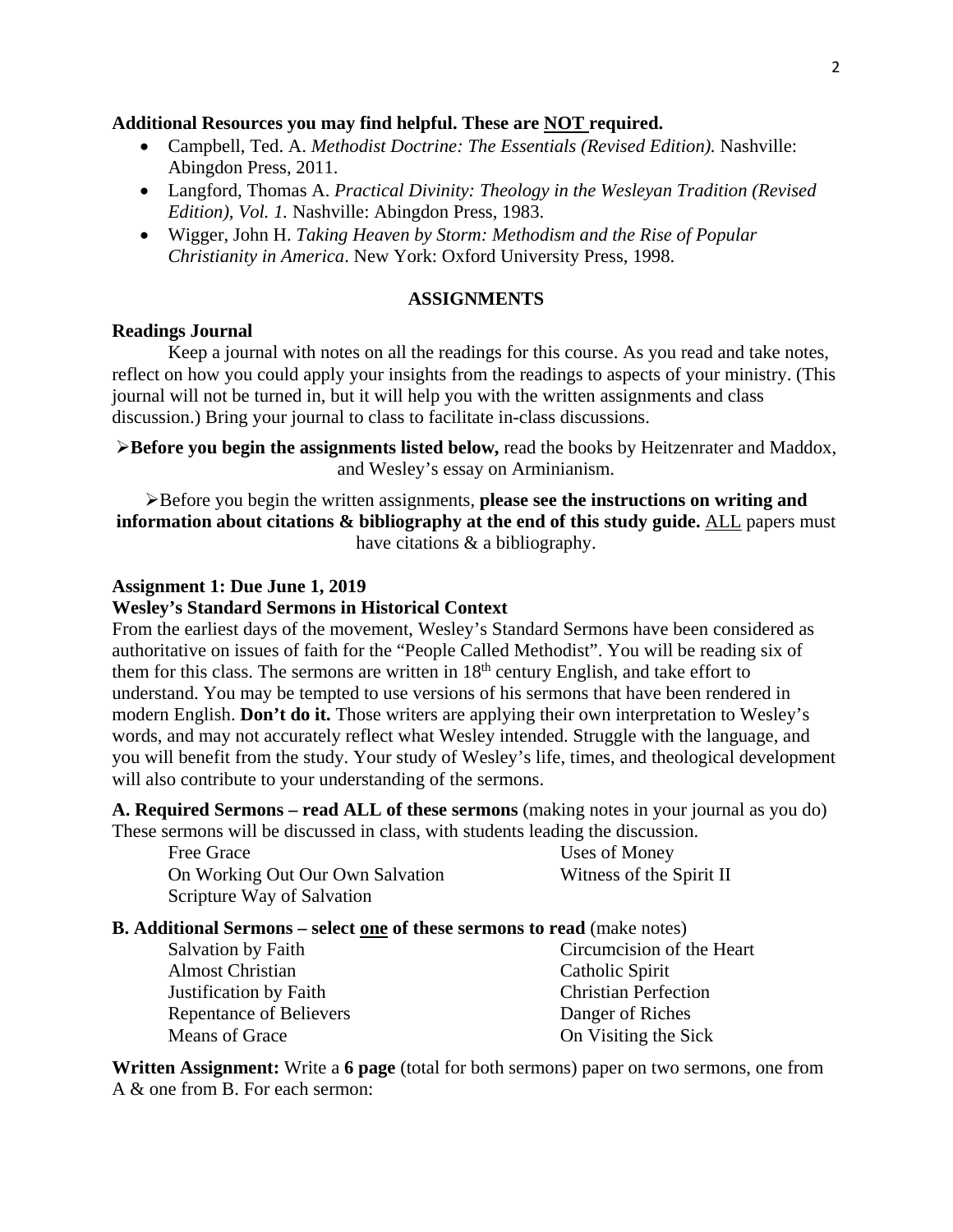- Provide a brief summary of the sermon in no more than two pages. What is the main theological teaching or issue?
- Place the sermon in its historical context and in the context of Wesley's life and theological development. How does it contribute to Methodist doctrine or theology?

# **Assignment 2: Due June 1, 2019**

# **Biography Review: Francis Asbury or Richard Allen**

While many were involved in the development of the American Methodist tradition, Francis Asbury and Richard Allen were particularly important in adapting the English movement to the American context. To understand better their contributions, half of the class will read Wigger's *American Saint* and half will read Newman's *Freedom's Prophet*.

- If you were born **on an even-numbered day,** you are to read *American Saint*.
- If you were born **on an odd-numbered day**, you are to read *Freedom's Prophet*.

The books will be discussed in class, with students leading the discussion.

**Written Assignment:** After reading your assigned text, write a **4 page** review of the book. Your paper should include:

- A concise summary of the most relevant parts of the work, making it understandable to a person interested in but having little knowledge of Methodist history. (This should not be a rehash of the person's life.)
- Why is this person important to the American Wesleyan movement? What were some of the issues that he faced that are still relevant to Methodism today?
- A critical assessment of the book. (e.g. What was good? How well did it convey the information? What is your impression of the book & the person it's about? Etc.)

# **Assignment 3: Due July 23, 2019 – the first day of class**

# **Methodist History Research Paper**

How does our past affect the present? After completing the readings, explore in more depth an area of United Methodist history that interests you. Since you will have already written about John Wesley and either Asbury or Allen, you are to select a different area for study, something that engages your curiosity. For example, **(just suggestions!)**

- $\triangleright$  The history of United Methodism in your region or in a different part of the world.
- $\triangleright$  The influence of one or more of the various antecedents (e.g., ME, MP, EUB) of the UMC on polity or doctrine or the church you serve.
- $\triangleright$  Impact of the holiness movement on today's UMC.
- $\triangleright$  How a particular UM tradition (e.g. healing ministry, Sunday School, worship styles, small groups, music) began, developed and/or influenced the church.
- Role of women or various ethnic groups. **etc.**

# **Written Assignment:**

1. When you have found something that interests you, send a brief description of your topic by email to the instructor for approval. This is a short paper, so you will need to keep your topic **narrowly focused**, and not try to cover too much. The topic of your paper **must be approved no later than June 1**, **2019.**

2. Once your topic has been approved, write a **6 page research paper** on your chosen topic. Be careful about relying on a single source.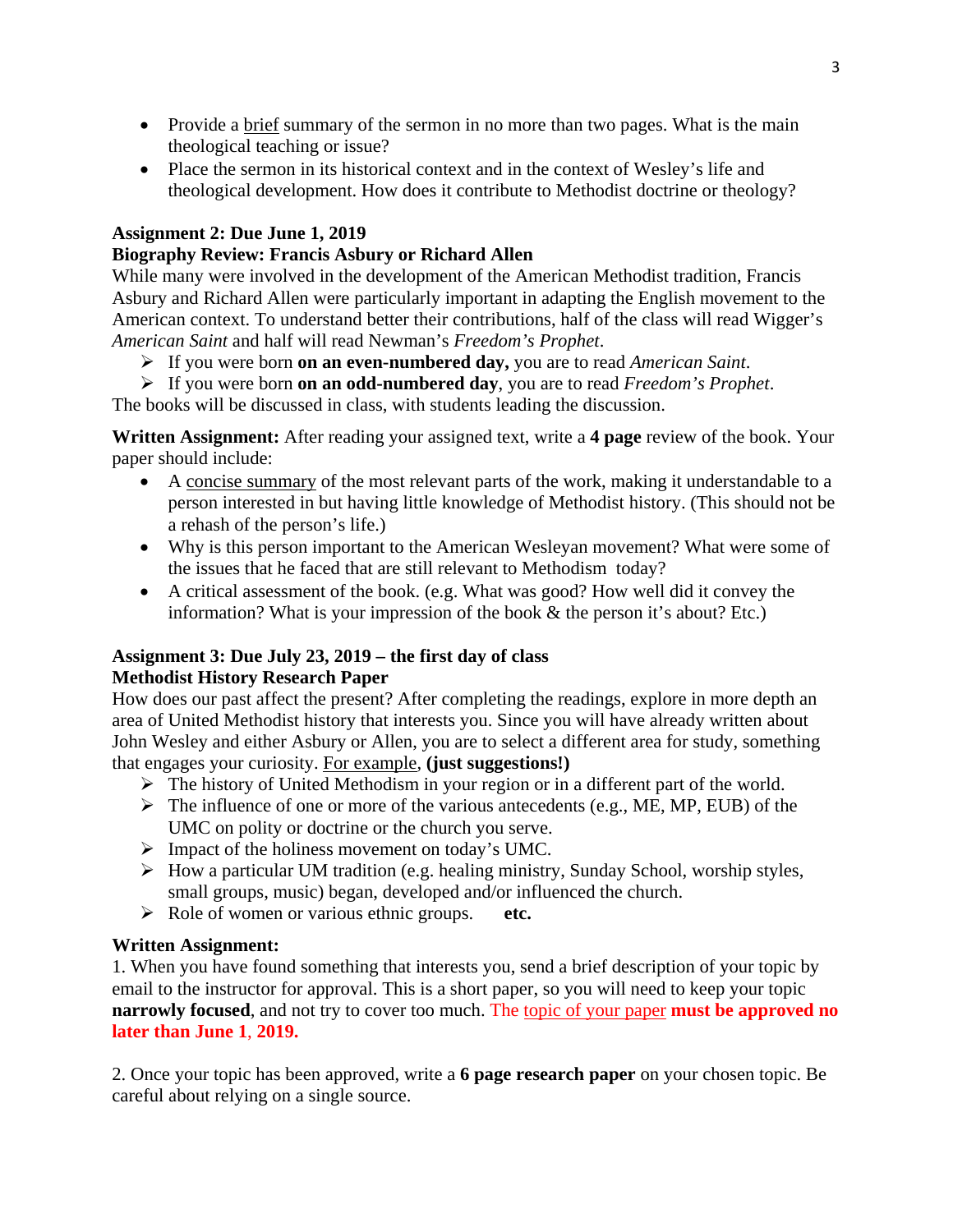# **Assignment 4: Due July 23, 2019 – the first day of class**

## **Synthesis & Practical Application of Your Readings**

Much of our doctrine and practice is rooted in Wesley's writings. However, as times and culture have changed, Methodists have brought new understanding and angles of visions to the 18<sup>th</sup> century revival movement. How do we stay true to the Methodist revival while applying those truths to our present context and culture?

**Written Assignment:** Write a **4 page** *synthesis* of your readings that connects your readings to at least one aspect of your practice of ministry, or raises ideas and issues related to your ministry in your setting. You will find your reading journal useful, since it can help you remember some of the interesting ideas/questions you noticed.

#### For example, (*just suggestions*!)

- $\triangleright$  How the theology in John Wesley's sermons informs your preaching.
- $\triangleright$  Understanding our "open table" communion or baptism of infants
- $\triangleright$  How Connectionalism affects the way your church carries out its mission.
- The effects of Arminianism on today's church doctrines or practices. **ETC.!**

#### **Instructions on Writing for all assignments**

If you have questions about an assignment, ASK. Please don't assume!

#### **Please, follow the instructions for each paper about what is to be covered, and how long the paper should be.**

Good papers will show evidence that you have both read and understood the assignments, and for the history research paper, did research beyond the required readings. It is very important that your papers stay focused on the assigned topic.

You are strongly advised to use online source material with extreme caution, since many online sources do not meet scholarly standards. While high-quality scholarship is available online, and the internet can be a powerful research tool, Googling is not a synonym for research. Lack of research or use of poor source material will adversely affect the grade.

All deadlines must be honored, and failure to do so will adversely affect the grade.

All papers should be typed, double-spaced in 12 point font, with one-inch margins. Please number all pages. Be sure your **name is on the paper**. Papers should be the assigned length, plus or minus one-half page; the required bibliography is not included in the page count.

#### **Citations & Bibliography**

Proper citation is critical. Ideas, concepts, or information derived from sources or persons other than your own thinking must be acknowledged through footnotes or endnotes. Any quotation of three words in length or more must have a citation.

Use any academically acceptable "notes-bibliography" style for footnotes and citations. A helpful style is "Turabian."

http://www.press.uchicago.edu/books/turabian/turabian\_citationguide.html

Each paper must have a bibliography, citing all the resources you used in preparing the paper – even if you use only one, and it is the assigned reading!

Failure to meet these requirements will adversely affect a grade. Plagiarism is theft, and may result in a failing grade.